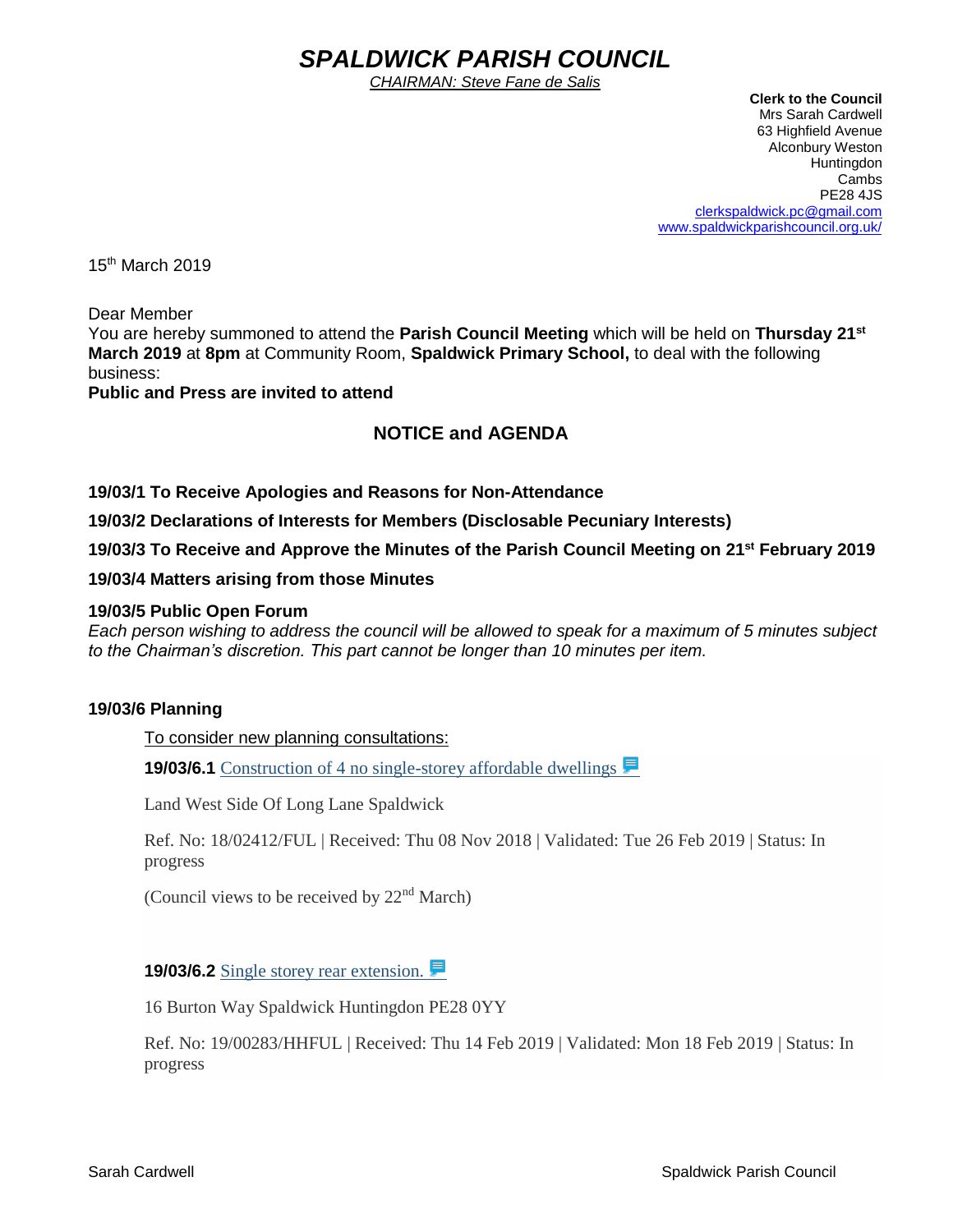## **1 Amended roof design and materials**

(Council views to be received by 29<sup>th</sup> March)

#### Determined by planning authority:

**19/03/6.3** 18/01731/HHFUL | Proposed rear extension and porch extension |

25 Thrapston Road Spaldwick Huntingdon PE28 0TA

Application Received: Mon 13 Aug 2018

Status: Approved

Decision Issued Date: Thu 28 Feb 2019

#### **19/03/7 Finance**

#### **19/03/7.1** Expenditure for approval 21<sup>st</sup> March 19:

Cleaning supplies for Community Room purchased by Y. Karl:

- Small bin for the toilet £10 (receipt 1, £10.00)
- Biodegradable bags/liners for the bin in the toilet (receipt 2, £2.50)
- From Grafton Projects (receipt 3, £39.54): 200 black plastic bags for dust bin in the kitchen 10 rags for cleaning, Anti-bacterial spray cleaner, Paper towels rolls x 6 refills for the dispenser in the toilet **Total of £52.04.**

**19/03.7.2** Clerks wages **£149.20** (comprising expenses of £9.00)

## HMRC **£35.00**

**19/03/7.3** Currently no SLCC membership for Clerk- to consider renewal (cost could potentially be shared with Sawtry PC - annual subscription cost for the coming year: £136 with additional £10 joining fee

 **19/03/7.4** Invoice for Grass Cutting Season 2019. £2499.96 total, payment options as follows:

- Cheque payments x three as outlined in Invoice, payments in April, June and August
- Electronic payments for six months April September

 **19/03/7.5** Clerk's probation period is coming to an end (13 weeks from 13 December 2018)-

continuation of employment and pay to increase to SCP 25?

#### **19/03/8 General Data Protection Regulation (GDPR) to consider:**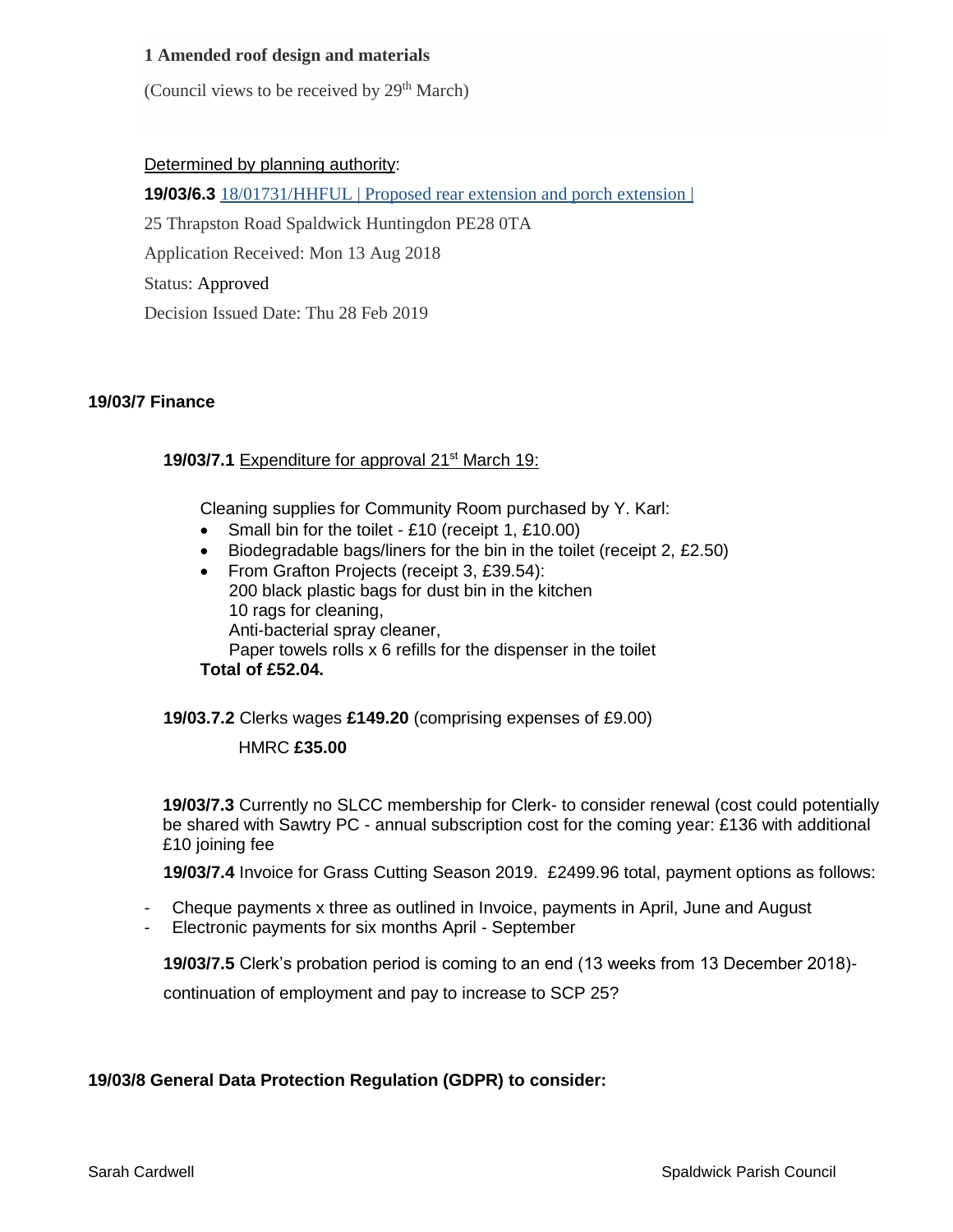**19/03/8.1** Social Media and Electronic Communication Policy

 **19/03/8.2** Information & Data protection Policy

 **19/03/8.3** List of documents for Retention or Disposal

 **19/03/8.4** Subject Access Request Form

 **19/03/8.5** Consent Form

 **19/03/8.6** Privacy Notice Staff, Councillors and Role Holders

 **19/03/8.7** General Privacy Notice-to discuss Spaldwick Contact Policy / GDPR Privacy Policy

created and circulated by Clerk

 **19/03/8.8** Data Audit Schedule/ Mapping

 **19/03/8.9** Cyber Security Checklist

 **19/03/8.10** Security Incident Response Policy

# **19/03/9 Assets – Provision/Maintenance**

**19/03/9.1** Monthly Ferriman Road Play Area's Inspection- no action to take until we prepare a painting schedule**.** Hedges around open space and play area

**19/03/9.2** Discussion regarding a community defibrillator- detail provided by Cllr Robinson

**19/03/9.3** Request from PCC following communication with the Church Buildings department at the diocese to get consent from the diocese in the form of a Faculty in order to put the old memorial in the churchyard. Details requested:

- photographs of the memorial, details of where it is going to be put in the churchyard, and details of how it is going to be fixed (suggest meeting to detail exact location)
- "statement of needs" detailing the needs and motivations behind the proposed relocation (including explanation of why it would be appropriate to put the memorial in the churchyard.) Document needed mid-April to be put to the May meeting.

# **19/03/10 Highways, footpaths, byways, gritting bin, trees, etc.**

**19/03/10.1** Track Clearing- responsibility regarding Long Lane discussed at last month's meeting following resident contact with SPC and Highways- request from Joe (Local Highways Officer) for a site meeting to discuss the extent of the issue as he was unable to see the issue following a site visit.

**19/03/10.2** M.Ager (Spaldwick Footpath Coordinator for the Parish Council) has raised the issue of Dog Fouling and owners not clearing up after their dogs

**19/03/10.3** Litter in Spaldwick: someone has fly tipped on the concrete path from Barham Road beside the A14.

# **19/03/11 Community Room**

**19/03/11.1** To discuss draft 'Application Form and Charges for Hire' document created by Clerk for users of the Community Room

**19/03/11.2** A Christmas Carol on Tour show- following communication from The Keeper's

Daughter Theatre Company discussion as to whether SPC might like to consider the

Community Room as a potential venue